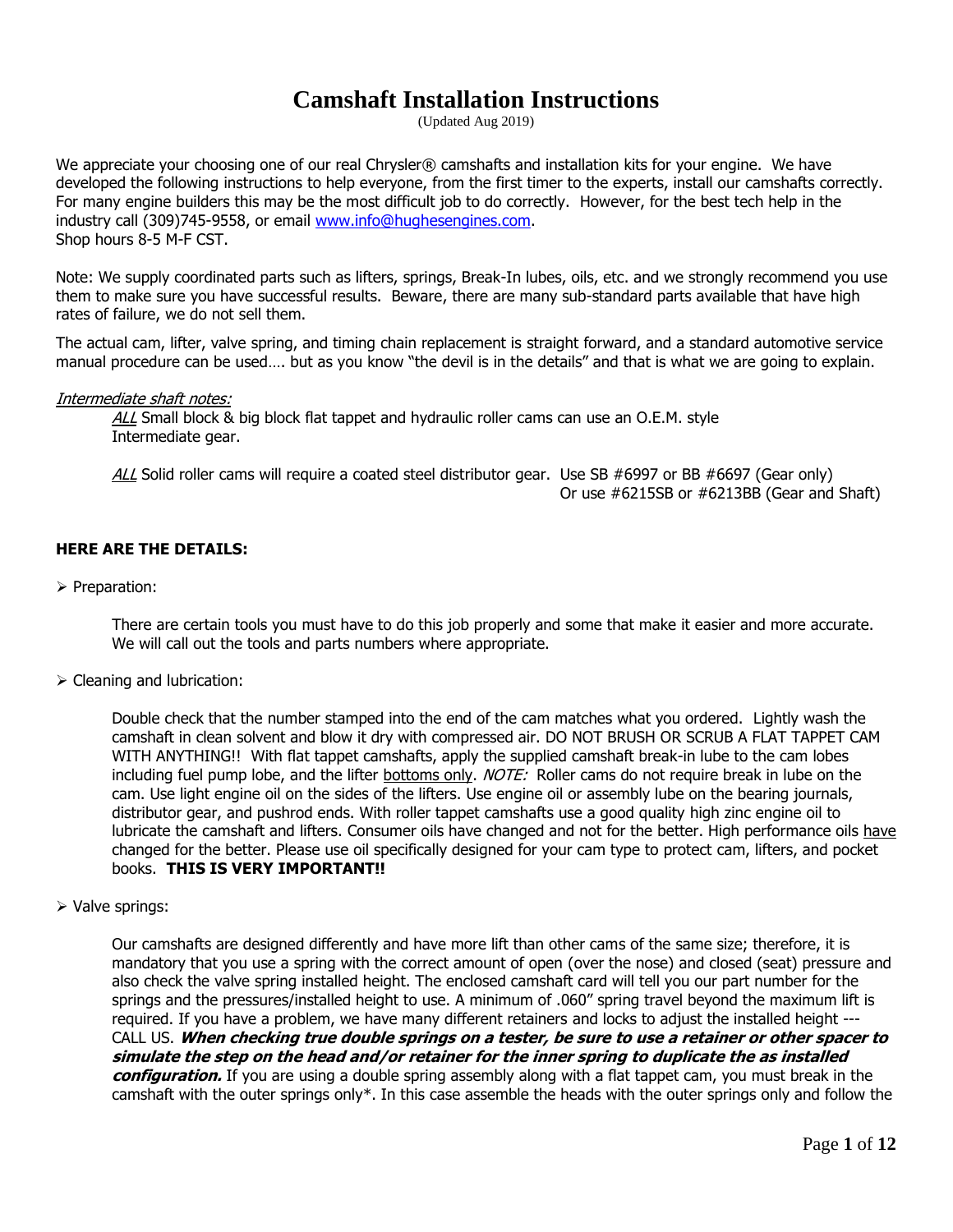regular break-in instructions. After break-in add the inner spring assembly and go racing. Be sure and check the retainer-to-seal clearance. There should be a minimum of .060" of clearance at maximum valve lift.

➢ Piston-to-valve clearance:

Chryslers do not have the piston-to-valve clearance problems that many other engines experience. However, after the valve lift exceeds .500" you must check to be sure. The critical area is not at TDC (top dead center). The critical areas are approximately 10° to 15° before TDC on the exhaust lobe and 10° to 15° after TDC on the intake lobe. We suggest a minimum piston-to-valve clearance of .060" intake and .110" exhaust.

➢ Check lifter bores:

The lifters must slide up and down and turn freely in the bore when lubricated only with WD-40 or similar light oil as a lubricant. You must be able to lift the lifter off the cam, release it and hear it "thunk" against the cam. If it doesn't do this, using only its own weight, it is too tight. If the old lifters had to be forced through the bore to remove them, it is quite likely that the lifter bore is damaged and will not allow the lifter to rotate properly. It doesn't take much to keep them from turning. Fix it or expect problems. Use our Lifter Burnishing Tool, P/N 8319, to correct tight or damaged lifter bores.

➢ Lifters (Tappets):

All flat tappet camshafts (both hydraulic and solid) must be installed with new lifters. NO EXCEPTIONS!!! Only roller camshafts can be installed with good used roller lifters.

#### **Flat tappet hydraulic & solid lifter clearance & rotation check**

It is mandatory that all flat tappet lifters be free in their bores and spin as the cam rotates in the block. We suggest the following procedure to test for both conditions, before final installation of the cam.

- 1) Install the camshaft clean and dry in the block, with oil only on the bearing journals.
- 2) Install your new lifters with dry bottoms and only a light coat of WD- 40® or similar light oil on the sides only. NEVER REUSE USED LIFTERS.
- 3) Mark the tops of all the lifters and the block with witness marks with a felt tip pen so you can see how far the lifters rotate.
- 4) Install the camshaft sprocket, only.
- 5) Using a speed handle and the proper socket, rotate the cam while applying a small pressure on the socket, to keep it properly located against the block.
- 6) Observe the lifters; they must rise and fall by their own weight. If not, they are too tight. We have a special tool to properly size and clearance the lifter bores, P/N 8319.
- 7) Rotate the camshaft at the speed of approximately 2 turns per second, for a total of 16 revolutions.
- 8) Check the mark on top of the lifter. It must indicate that the lifters were trying to rotate. You would like to see about 90° rotation indicated, though some may turn as much as 1 full turn. All lifters may not rotate the same amount or the same direction. If a lifter does not rotate at all - try again – the cam and lifter must be dry where they contact for this test to work properly. It may be necessary to move lifter(s) to other bores to see rotation.
- 9) If you encounter a lifter that absolutely will not rotate after following these steps, contact us.
- 10) Make sure to install the lifters in the same bore during final assembly.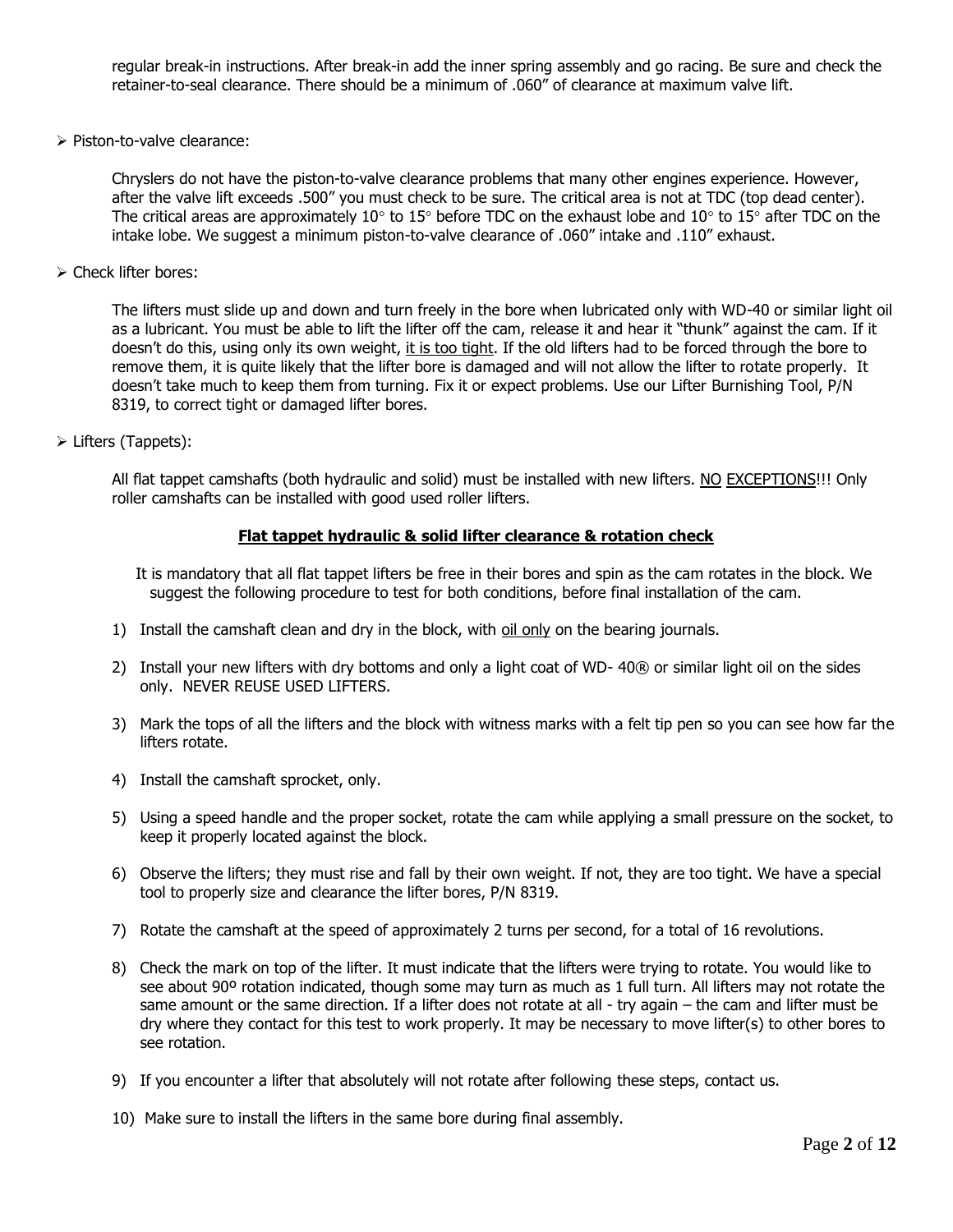DO NOT fill, pump-up, or soak any hydraulic lifters before installation. Mechanical camshafts should be given slightly less valve lash for break-in only, with iron heads approximately .004"/.005" less. This causes the lifter to spin more easily. When using aluminum heads, the cold lash setting for mechanical cams should be about .006/.004" tighter than called for hot, during initial start-up and break-in. Be sure and check pre-load or lash when the lifter is on the heel of the camshaft. If you do not have adjustable rocker arms or pushrods and you find the preload or lash is incorrect, you may need either rocker shaft shims, longer or adjustable pushrods. Hughes Engines Inc. can supply all these parts if needed, call us.

#### **Installing and Adjusting Hughes Hydraulic Lifters**

- 1. Do not wash in any solvent. Wipe the parts off with a lint free towel.
- 2. Use 10W30 high zinc oil and lube the O.D. of the body as well as wheel on roller lifters.
- 3. The desired lifter-to-bore clearance on cast iron blocks is: .0015" .0017". On aluminum blocks that oil the lifter, the clearance is: .001" - .0012".

Excessive lifter clearance on aluminum blocks may cause low oil pressure and lifter noise.

Both of these measurements are at 70° F.

Aluminum blocks will have a higher rate of expansion and that is why the clearance is tighter.

#### **Adjusting the pre-load setting of the hydraulic lifter**

Select the pre-load needed from the list below. These are cold settings. Lifter part numbers 5001, 5003, 5006 & 5007, 5319 & 5321 Cast iron block & cast iron heads: .120" - .140" Cast iron block & aluminum heads: . .130" - .150" Alum block & Alum heads: .140" - .160"

Modern hydraulic lifters do not operate well with oil heavier than 30 weight.

Note: High performance hydraulic cam/lifters are not as quiet as a stock cam. They will sound more like a mechanical cam. High performance hydraulic cams have fast ramps which produce more power and noise.

The instructions on the next page labeled "Valve Adjustment" will give you the procedure to get the intake and exhaust to be adjusted on the base circle of the cam. Once you get the first pair on the base circle continue by following these instructions.

- 1. Place a feeler gauge blade, chosen from the preload setting list above, between the valve tip and the rocker arm.
- 2. Tighten the adjusting screw, or nut, until you can no longer spin the pushrod by rubbing your finger across it. You are now at zero "0" lash.
- 3. Withdraw the feeler gauge and note how far you must continue to turn the adjuster screw (or nut) to reach zero lash. Now continue to tighten the adjuster screw that same amount to preload each lifter. Repeat this for each cylinder.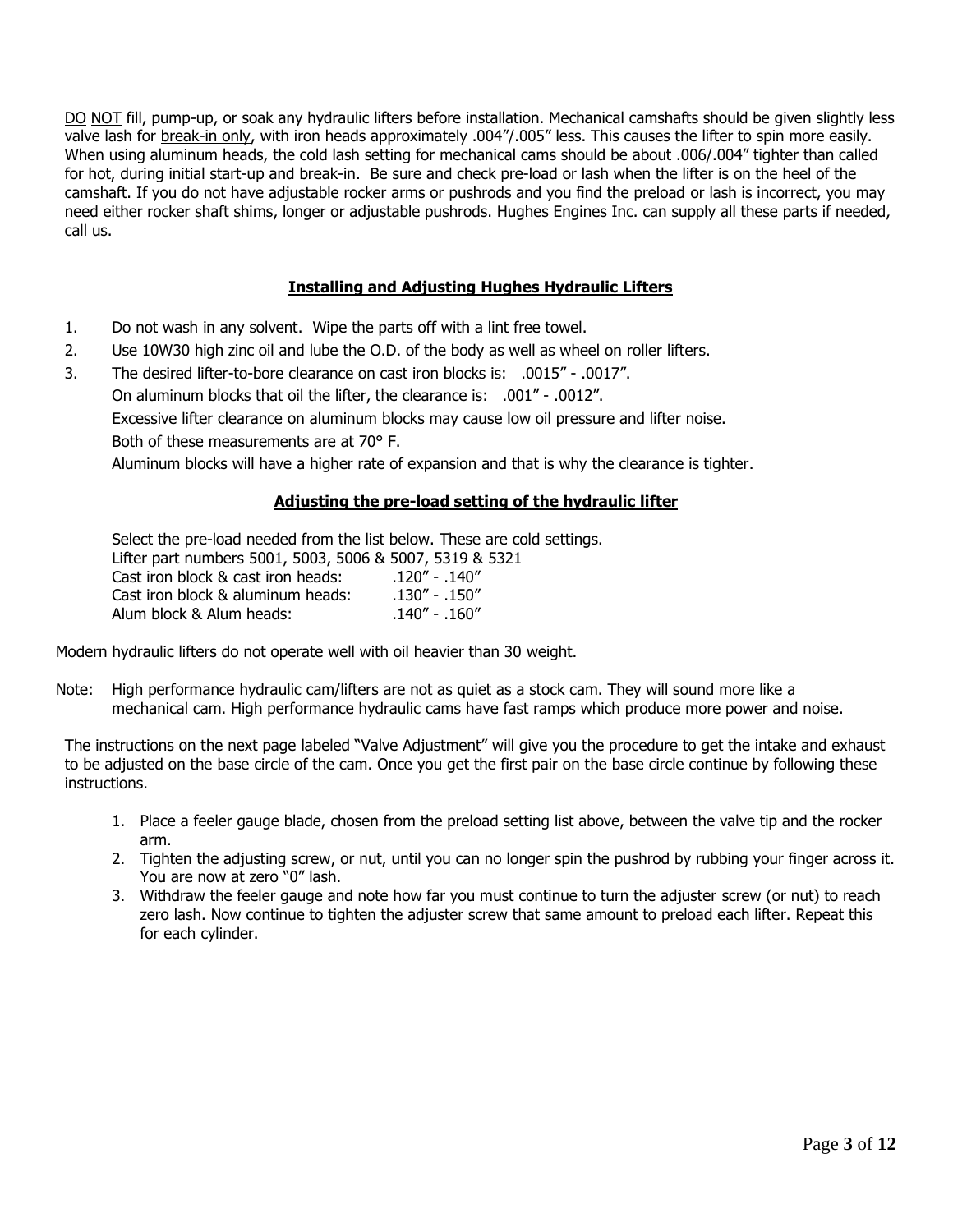## **Valve adjustment on Mopar V8's**

- 1. Position the piston in the #1 cylinder at TDC on the compression stroke (firing) using the TDC mark on the damper and the distributor rotor (it should be near the #1-cylinder terminal on the distributor cap).
- 2. Read the second column of the chart for the intake valves to adjust and the third column for the exhaust valve to adjust.
- 3. Rotate the crankshaft 90 degrees in the clockwise direction (when viewed from the front of the engine, at the damper). This will bring the #8 piston to TDC. Check the next line of the chart to find the valves to adjust.
- 4. Rotate the crankshaft another 90 degrees to adjust the next set of valves.
- 5. Repeat the process for the remaining cylinders.

| Column #1     | Column $#2$              | Column #3                 |
|---------------|--------------------------|---------------------------|
| Position this | Adjust the <b>INTAKE</b> | Adjust the <b>EXHAUST</b> |
| piston at TDC | valve on this cylinder   | valve on this cylinder    |
|               |                          |                           |
|               |                          |                           |
|               |                          |                           |
|               |                          |                           |
|               |                          |                           |
|               |                          |                           |
|               |                          |                           |
|               |                          |                           |

Don't call and ask us if this is correct  $-$  if it wasn't, why would we put it in here?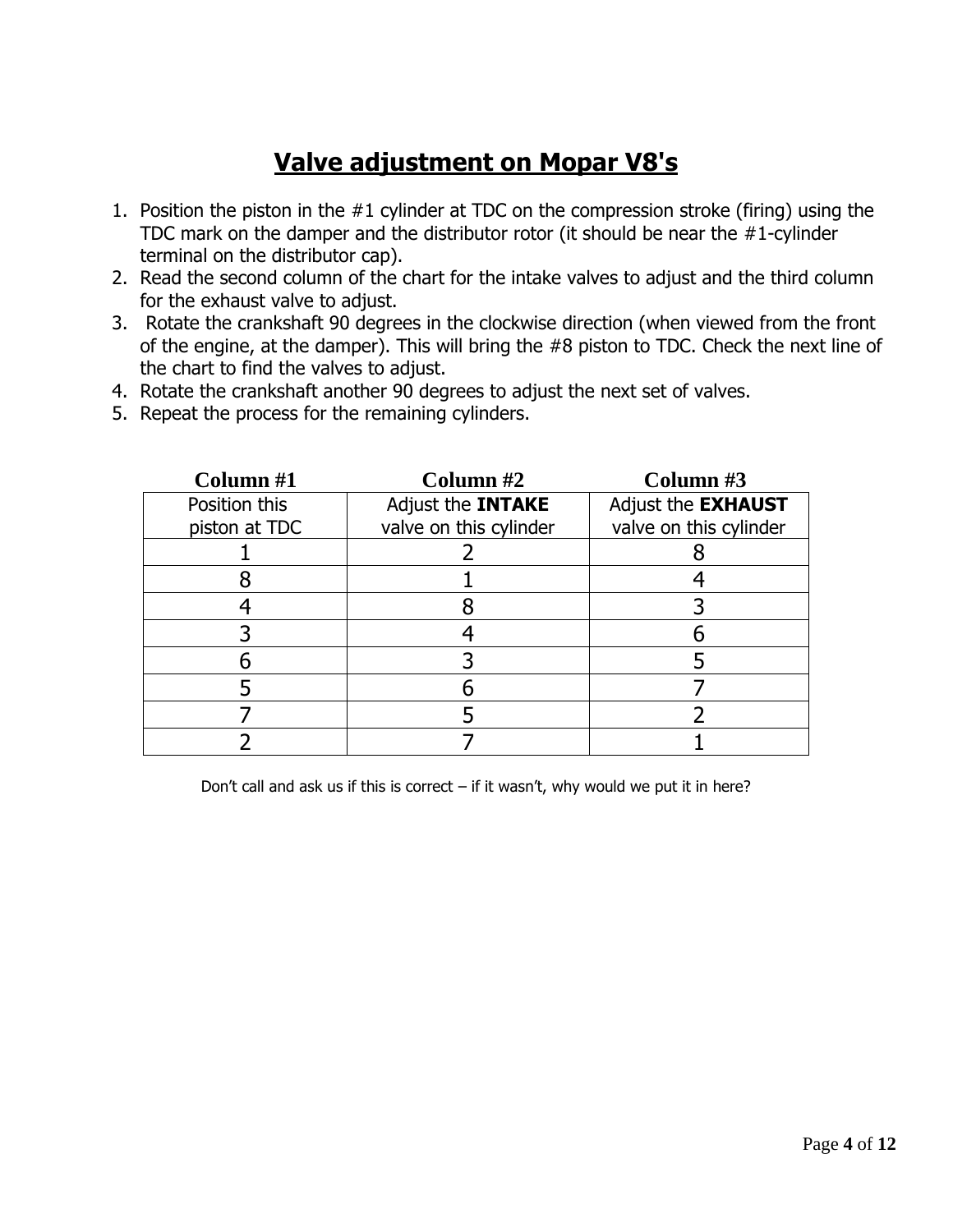➢ Magnum (Hydraulic Roller Cams)

Before removing the distributor, mark the base and the block with "witness" marks so that the distributor can be reinstalled correctly. Keep in mind that the distributors in **Magnum truck** applications DO NOT control the spark timing and cannot be "timed" with timing light. All Magnum hydraulic roller lifters need .120" - .140" of pre-load. Roller cams do not require a break-in or spring changes like flat tappet cams.

#### **Degreeing the Camshaft**

Why you should degree the camshaft? We want this cam to run the best it can, you should too!!

You've spent a lot of money and are going to spend a lot of time—might as well do it right. Degreeing the camshaft correctly with a dial indicator and degree wheel tells you that all the components that control the position of the camshaft are accurate. Just because many of the parts are new, does not guarantee they will degree-in accurately with the other parts, such as the crankshaft. The only way to know is to check. Checking the center-line position of the camshaft can be confusing due to the similarity of the terms lobe separation angle and center-line. We will try to make it as easy as possible to center-line the camshaft the correct way.

Note: All Hughes Engines camshafts are ground with some advance in them. This means if the camshaft is degreed-in to the specs on the cam card it will be advanced to match whatever the cam card says is ground into it. However, this does not mean if you install the sprockets "dot-to-dot" it will be advanced properly. It should be, but you don't know for sure unless you check it. (You **DO NOT** need to enter the degrees of advance into any of your calculations. It is already figured in on the card.

The lobes on Hughes Engines Inc. are non-symmetrical. A non-symmetrical lobe will have a different center-line when checked at 0.050" above the base circle than it does when checked at the top of the lobe. Hughes Engines Inc. camshafts must be checked at the bottom of the lobe, which is 0.050" tappet lift off the base circle.



Point "A" is 0.050" off the base circle and is the opening point.

Point "B" is 0.050" off the base circle and is the closing point.

For example, if your cam has a lobe separation angle of 110° (the lobe separation is ground into the cam and cannot be changed) and you want it installed 4° advanced, the intake lobe centerline should degree in at 106°.

Tools required or that make the job a lot easier:

- 1. Dial indicator with at least .500" travel
- 2. Degree wheel (Larger diameter is more accurate). The best ones are marked  $0^{\circ}$  to  $90^{\circ}$  and then go backward from 90º to 0º, then 0° to 90° and finally 90° to 0° where they started
- 3. Pointer for the degree wheel Note: The above parts are included in kit #66787
- 4. Crankshaft turning tool p/n 4799 (our shop favorite) or 67493
- 5. Height mike p/n 66902 for setting valve spring heights
- 6. Burnishing Ball p/n 8319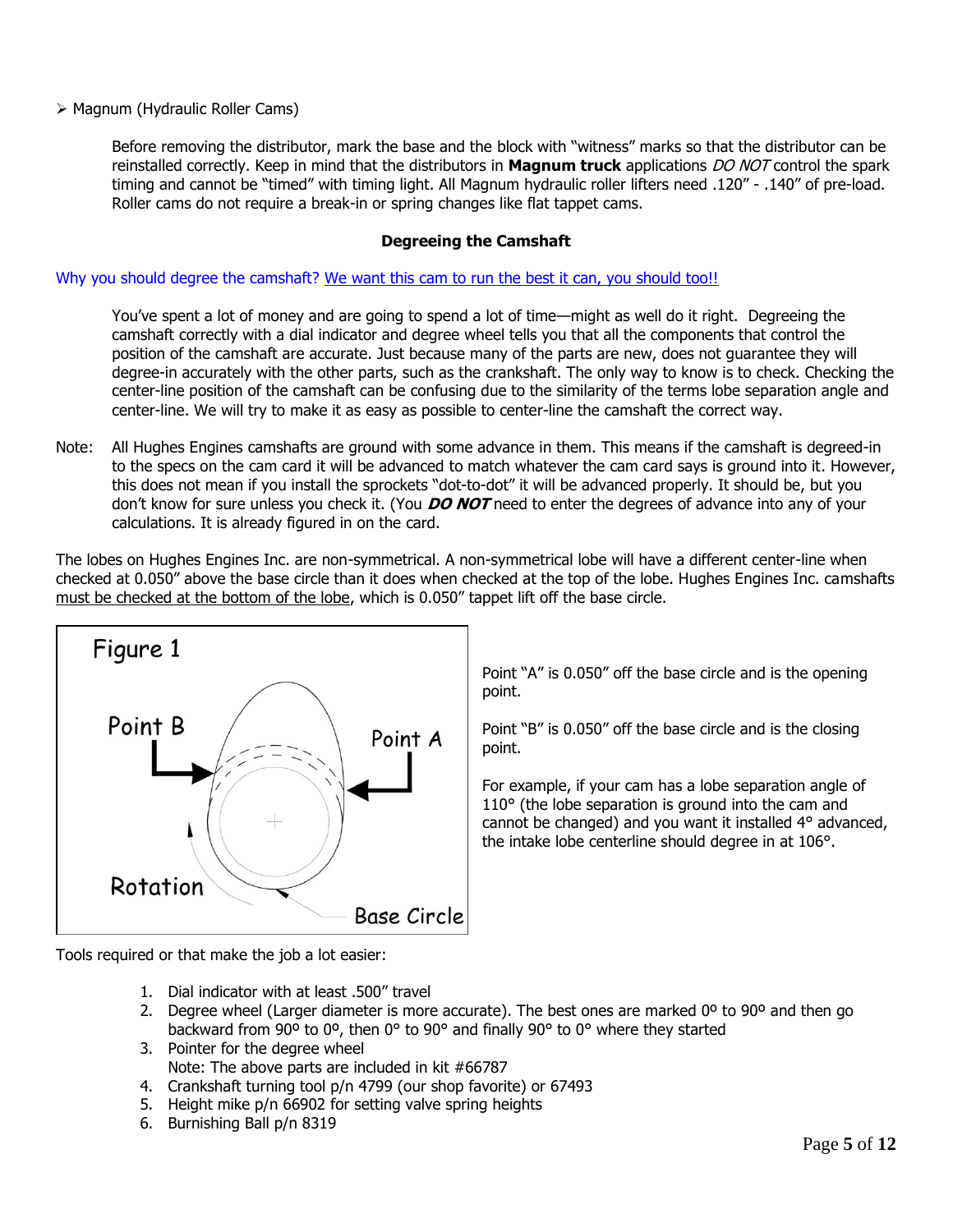#### Locating Top Dead Center

(Note: Finding true top dead center is the area where many mistakes are made. Follow these instructions carefully.) In this example we will work with the intake lobe on cylinder #1.

- 1. Install your "real Chrysler" camshaft, "Pro-Gear" timing chain and gears. For checking purposes only, set the sprockets "dot-to-dot" (cam sprocket dot at .6:00 and the crank sprocket is at 12:00 position). **DO NOT** re-use the old chain and sprockets.
- 2. Start by rotating the crankshaft 360 $\degree$  to position the piston in cylinder #1 back at the top of the cylinder. Then mount the degree wheel to the front of the crankshaft with the 0 (zero) or TDC mark at the 12 o'clock position. Mount the pointer to the block and position it to point to the TDC (zero) mark on the degree wheel.
- 3. Next, mount the dial indicator on the top of the block with the plunger contacting the center of the piston and about .100" preload.
- 4. Rotate the crankshaft clockwise and counter-clockwise past TDC. Then zero the dial indicator at the highest point of the piston travel**. This is not true** TDC, yet! Again, rotate the crankshaft clockwise until the piston has descended exactly .060" below TDC as shown on the dial indicator. Mark this position on the degree wheel (masking tape and a pen works well). Precision is important at this point. Your mark should be approximately 3º to 10º from TDC. We will call this point "A".
- 5. Back up the crankshaft, (turning it counter-clockwise) moving the piston up to the top position and then down in the bore. Allow the piston to go about .100" down and then stop. Now rotate the crankshaft clockwise until the dial indicator shows exactly .060" before the piston has reached TDC. At this position, mark the point on the degree wheel "B". Exactly ½ way between points "A" and "B" is **true TDC**.
- 6. Rotate the crankshaft clockwise until the pointer is at the exact ½ way point between "A" and "B". This point may or may not be on the zero mark of the degree wheel, but very close if you have followed these instructions properly. Now the crank and piston position are at true Top Dead Center. Reposition your pointer to the zero mark on the degree wheel, and you are ready to proceed.

#### Checking the Open and Closing Points of the Intake Lobe

- 1. Install a lifter on the intake lobe corresponding to the piston you just checked TDC  $(\#1)$ . Lubricate the bottom of the lifter with very light oil, such as WD-40 (**do not use cam lube or oil at this time**) and check to make sure it moves freely in its bore. The weight of the lifter and the dial indicator spring are the only things pushing the lifter down against the camshaft. If the lifter hangs or binds in the lifter bore even slightly during checking, you will get very confusing results and the job will be difficult.
- 2. Turn the crankshaft clockwise until the lifter is on the heel (base circle) of the camshaft (See Figure 1). At this point zero the dial indicator with about .100" preload on the push rod cup in the lifter. The indicator plunger **must be inline** with the lifter's line of travel.
- 3. Rotate the crankshaft clockwise until the lifter has lifted .050" according to the dial indicator, this will be Point A in Figure 1. Note the position of pointer on the degree wheel. Masking tape and pen, accuracy important here. Don't stop here, continue on to step 4, step 5, and step 6 before you call us.
- 4. Continue to rotate the crankshaft and the lifter will rise to over .300" lift and then begin to descend. When the lifter descends, equal to what it rose, which will be a point .050" before reaching point "B" the base circle, stop. Make a note of the location of the pointer on your degree wheel; this is the intake closing point. Always turn the crankshaft clockwise while checking the camshaft timing, NEVER back up!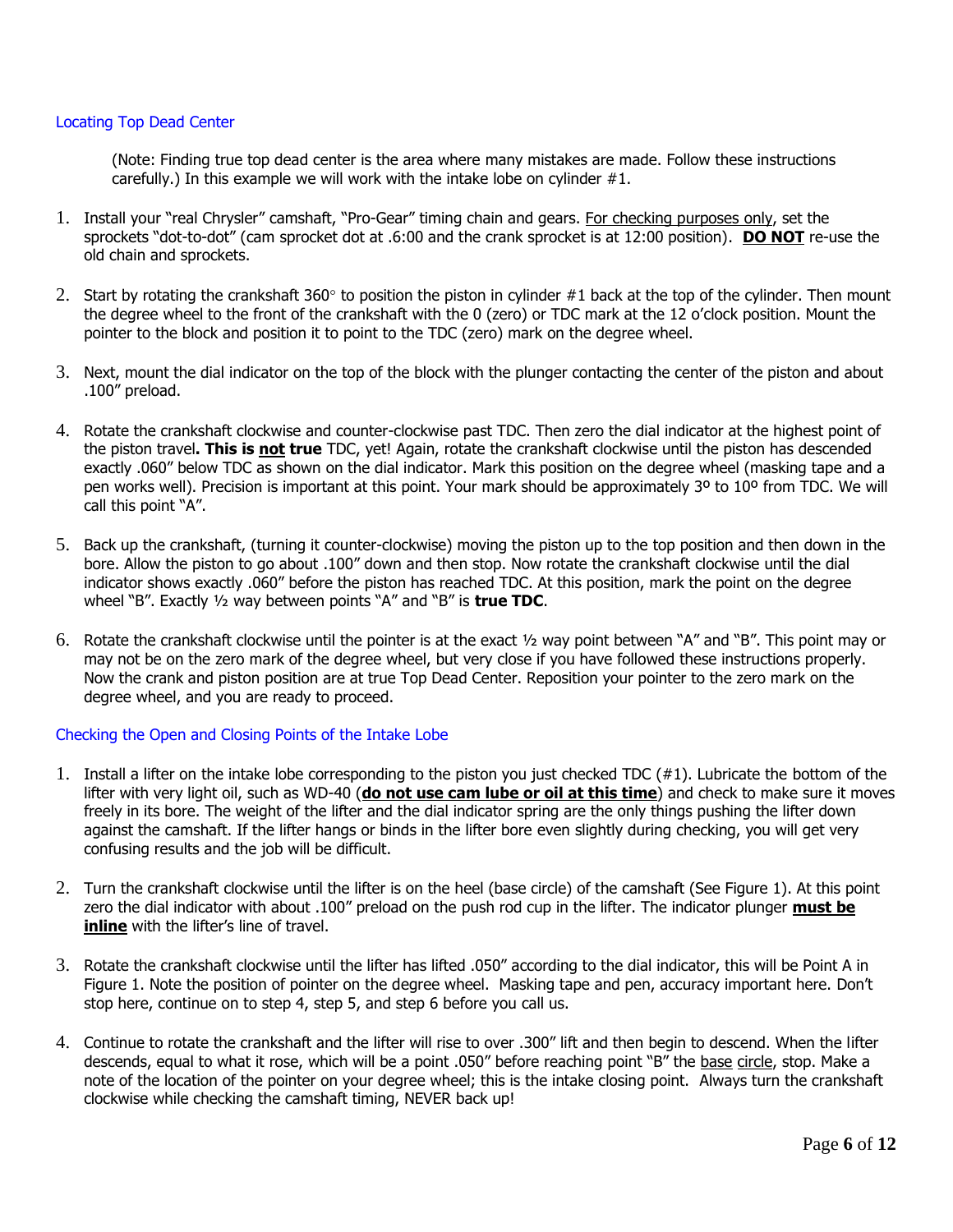- 5. Half way between Point A and Point B is the camshaft centerline and should correspond to the centerline printed on the camshaft card.
	- Example 1: When using a small cam where the intake opens after TDC with a 112 $\degree$  lobe separation angle and 3 $\degree$ advance. If, for example the intake should open at  $2^{\circ}$  ATC (After Top Center) and close at  $36^{\circ}$  ABC (After Bottom Center). Add up the total number of degrees from  $2^{\circ}$  ATC to BDC (178 $^{\circ}$ ) and the number of degrees from BDC to 36° ABC (36°),  $178^\circ + 36^\circ = 214^\circ$ . Divide 214° by 2, this is 107°. The 107° is added to the opening point of the 2 $\degree$  ATC equaling 109 $\degree$ , which is the proper intake centerline and 3 $\degree$ advanced for the sample cam.
	- Example 2: Using a larger camshaft where the intake opens before TDC with a 107 $\degree$  lobe separation angle and 3<sup>o</sup> advance. If, for example the intake should open at 21 $\degree$  BTC (Before Top Center) and close at 49 $\degree$  ABC. Add the 21° BTC and the 180° (from TDC to BDC) and the 49° ABC, which totals 250°. Divide the 250° by 2, this is 125°. Starting at 21° BTC (the intake opening point) the centerline of the lobe is 125° after the intake opens which puts the intake centerline at  $104^{\circ}$  ATC, just as the camshaft card reads.
- 6. The following are general guidelines for comparing your measured points vs. the numbers on your cam card. If the centerline is within:
	- a. 1º of the camshaft spec card, then put then engine together
	- b. 2º of the camshaft spec card, correct it as necessary.
	- c. If you must choose between  $1^{\circ}$  advanced or  $1^{\circ}$  retarded, pick  $1^{\circ}$  advance.

#### Corrections and Final assembly

- 1. Correct the timing as necessary and recheck. Offshore (read: cheap) crankshaft sprockets with 3 keyways, offset keys and offset bushings are notoriously inaccurate. We have found the Pro Gear® timing chain assembly to be very accurate and long-lived, which is why we use and sell them.
- 2. When it's correct, clean the threads and then apply low strength Loc-Tite® to the bolts, torque to spec and put it together.

The dowel pin or key is only used to locate the cam, not hold it in place - (if the bolt comes loose the dowel pin will break and lots of other parts will break).

This method is for Hughes Engines' "real Chrysler Cams" and may not work with other brands of cams.

#### Tips:

If the engine is on an engine stand, rotate it so the lifter is vertical which helps it follow the lobe more accurately. In our shop we use an "extra-long" lifter (7") to add weight to help the lifter follow the cam lobe and to allow us to position the dial indicator in a more readable position. The extra-long lifter is 3 old lifters tack welded together.

The process of degreeing a camshaft can require removing and reinstalling the degree wheel several times, re-setting the degree wheel each time is **VERY** time consuming. This time can be greatly reduced by using our tool p/n 4799 crankshaft turning tool. You need to find T.D.C. once on each job. Using cam break-in lube or oil between the cam and lifter during the degree-in procedure can cause errors, due to hydroplaning.

A common problem encountered when installing a timing chain and sprockets dot-to-dot is to install the ignition distributor 180° out of time. This happens because the piston is on the overlap stroke, not the compression stroke. This is why when the sprockets are in the classic installation position, with the cam sprocket's dot down at 6:00 position and the crank sprocket's dot up at the 12:00 and the number 1 piston at top dead center, it is not on the compression stroke. Rotate the crank 1 more turn, putting both sprockets' dots at 12:00 and the #1 piston at top dead center. Now you are on the compression stroke, and you can install the distributor. (No, I don't know why it is this way. It has been this way forever, on all American engines since timing chains have been used). It's probably Al Gores idea; he has lots of good ones! We suggest that you spray the timing chain liberally with gel lube before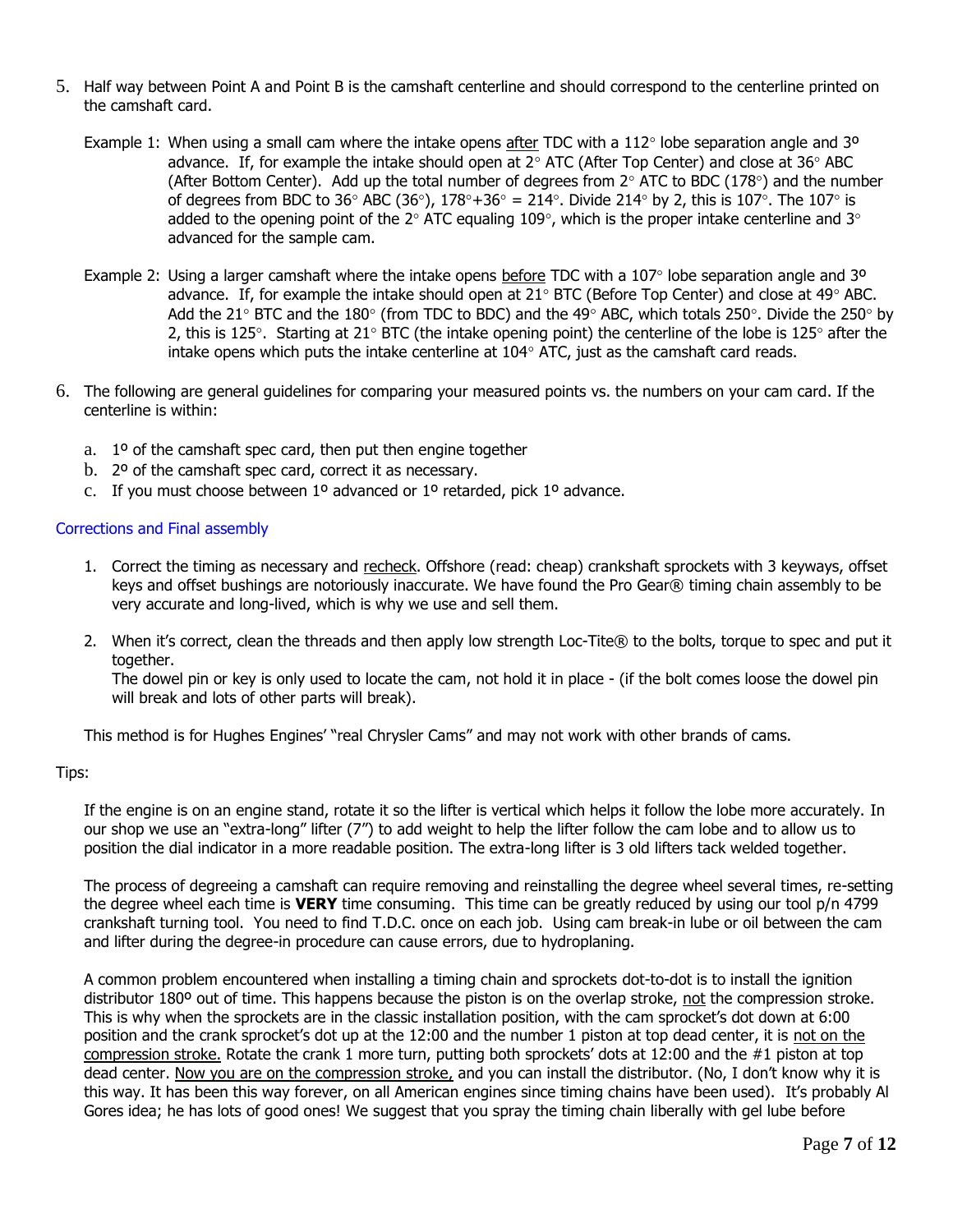# **How to Make the Engine Easier to Start**



cylinder terminal on the cap as shown above. Make sure you have fuel in the carb, lines and With the engine on the compression stroke on #1 cylinder, set the crankshaft to 10° or 12° before TDC as shown above. Install the distributor so the rotor has just passed the #1 tank. Fire it up!

Rev softly between 1500-3000 RPM for 10 minutes, let the engine cool for 10 minutes. Run and rev for another 10 minutes, cool for 10 minutes, and run and rev for a final 10 minutes.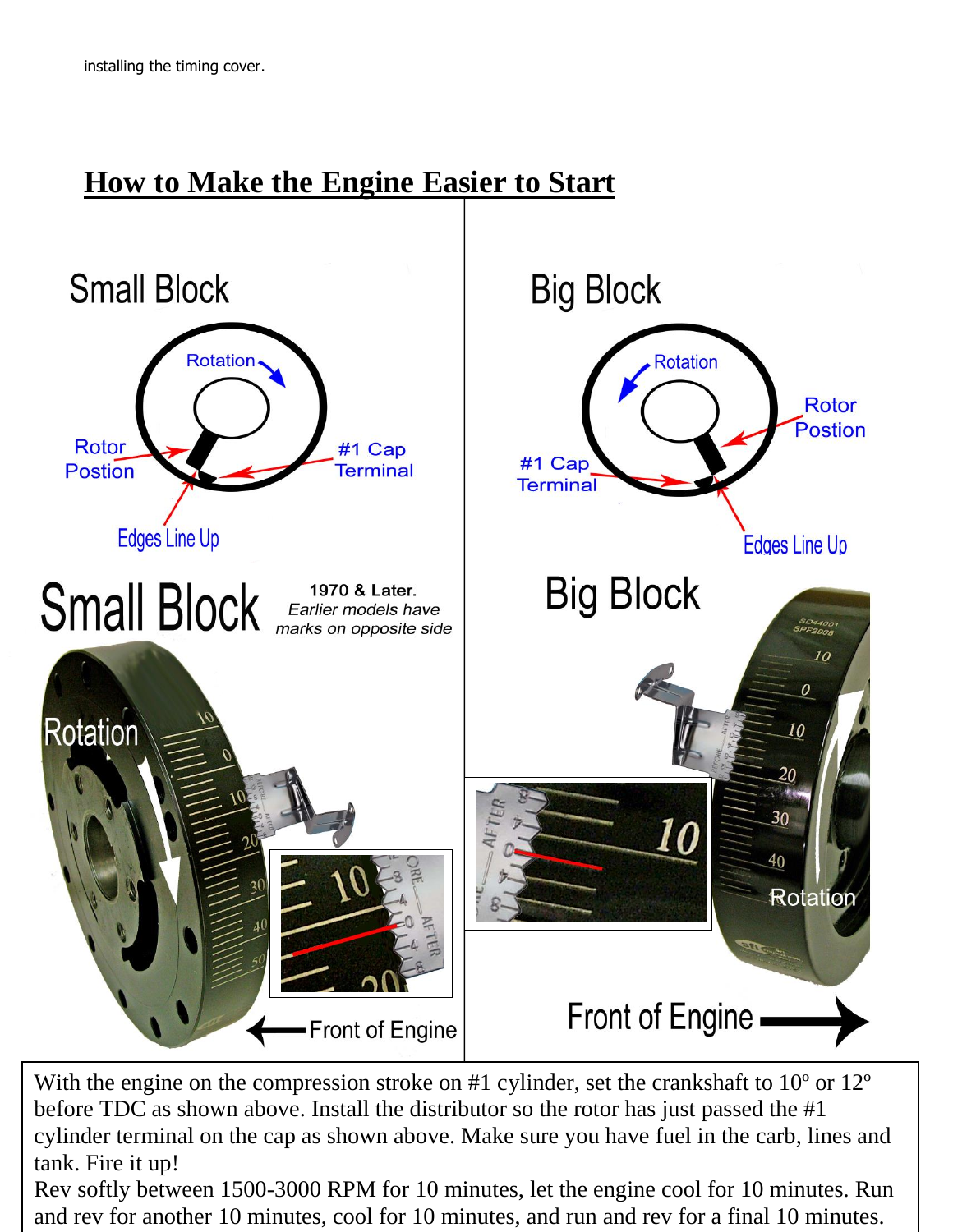#### ➢ Start-Up:

It is very important that the engine does not turn over more than 3 or 4 times to fire up. While you are cranking over the engine, the break-in lube is being wiped off---BAD NEWS!!!

Do not crank the engine with a new cam to:

- 1. Bring up the oil pressure. ---- Use an oil pump primer shaft
- 2. Fill the carburetor with fuel. ---- Use your electric pump or take the line off and fill it by hand
- 3. Check the spark. ---- Take the distributor out and spin it by hand with the ignition key on (non—Magnum)

Don't listen to anyone who says to do this differently, you don't want a flat cam and we don't want to hear about a flat cam. People who tell you differently are not your friends. Triple check the ignition timing see the diagram on page  $7$  (approximately 10<sup>o</sup> to 12<sup>o</sup> BTDC is good) and spark plug wire order before touching the key. Most start-up problems occur here. Pump the carburetor (8 to 10 times) to squirt fuel into the manifold. Make sure your battery is up to full charge and that you have sufficient fuel to run 30 minutes. The carburetor idle screw should be turned approximately ½ to ¾ turn to make sure the engine idles properly. **DO NOT Let the Engine Idle under 2000 RPM** the engine for the first 30 minutes. If you have an oil or water leak that is not dangerous continue to run the engine 10 minutes before you shut it off.

#### ➢ Now you are ready:

Fire it up! The engine should not idle in the first 30 minutes. Rev the engine gently from 1500 to 2500 RPM max. After the break in period, reset the idle and timing. Check for air leaks (vacuum), fuel leaks, oil leaks, and coolant leaks. Correct as needed. Install the inner valve springs if they were removed and check the valve lash.

During the break-in period the combustion chambers are very hot, and the headers may appear to glow. This is normal and should go away after break-in when the engine returns to normal idle speeds. Gently revving the engine during break-in will eliminate or greatly reduce these conditions.

If you do not follow these instructions, you may be very sad!! The most important time in the life of your new camshaft and lifters are the first few minutes of start-up.

If you have any questions, CALL US BEFORE YOU DO IT! There are no dumb questions. After you make the mistake, they are dumb questions because you already know the answer. The odds are in your favor, only about 1 in 400 people screw-up and flatten their cam. If you have any questions about the components recommended for your camshaft refer to the supplied cam spec card or call us.

#### ➢ Diagnosis:

Hydraulic lifters that lose their prime (collapse) quickly after start-up have dirt in them. The lifters with dirt in them can be disassembled and cleaned or replaced. Many problems are created during disassembly of an engine prior to a rebuild by pulling damaged lifters up through the lifter bore causing grooves and burrs in the bore. These burrs will make lifter spin difficult, if not impossible. If you flatten a lobe, checking the sides of the lifter with a 10X magnifying glass will show the grooves about  $1/8$ " to  $1/2$ " off the bottom of the lifter on the sides. Sometimes they will be deep enough to feel with your fingernail. These grooves act as a keyway and prevent lifter rotation causing cam and lifter damage.

A dry or improperly lubricated camshaft will suffer damage as soon as the engine is fired up. The lobe and lifter can be totally destroyed in a few seconds. The engine should run for 16-20 hours before the lobe wear pattern is completely across the tip and the swirl grind marks on the bottom of the lifter are gone. Quicker developing wear patterns indicate problems such as spring stack up, wrong oil, or too much break-in pressure. Flooding the crankcase with fuel is a leading cause of cam/lifter failure. Excessive fuel pressure, sticking float, etc. causes the oil to lose its' lubrication ability. Say "goodbye camshaft." With Holley type carbs, we suggest a 3.5 power valve for break-in. Coolant leaks can also destroy the oil's ability to do its job.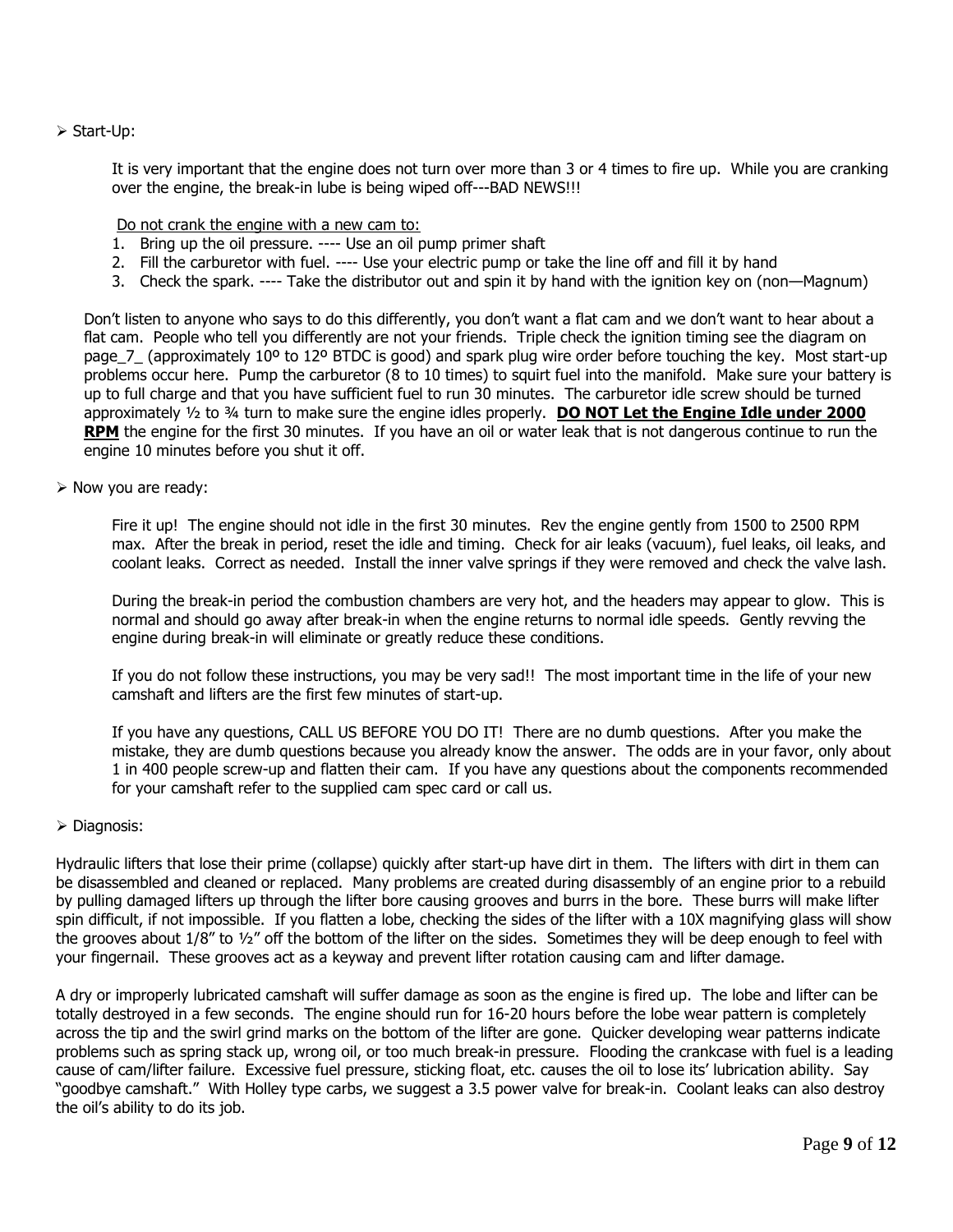## Camshaft Lubrication Facts **-----------OIL** -----------

## **DO NOT USE ANY OIL THAT HAS API RATINGS/LABELS ON THEM WITH ANY FLAT TAPPET CAMS.**





These oils have either too little zinc-phosphate additive and/or too much detergent to properly lubricate any flat tappet cam and lifters. They are designed this way due to government regulations to prevent damage to Algore's precious catalytic converter. We couldn't care less about Algore but we do care about you and your camshaft. However, we have a customer who has used Joe Gibbs Driven oil in their late (2016) truck over 300,000 miles and the OEM catalytic converters are still functioning fine – did Al Gore lie to us?

------Details------

Zinc-phosphate (ZDDP) additive is our best friend in oil, especially in break-in oil. ZDDP clings to hot high friction areas of an engine, specifically cam lobes and lifters. They prevent metal-to-metal contact with a sacrificial coating on those areas. You need a minimum of 1200 parts per million (PPM) of ZDDP after the cam is broken-in. During break-in you should use oil with 2200/2400 PPM. This amount is no longer available in A.P.I. rated oils. These are the generally available oils, and the ZDDP was reduced (by law) to less than 1000 PPM in 1996 and less than 850 PPM in 2001, so you can see how bad it is. Now to make things even worse, detergent, which is also in all oil in varying amounts, competes with the ZDDP for position on the cam and lifters. The more detergent, the less effective the ZDDP is. Some oils (diesel) have sufficient ZDDP but they also have so much detergent in them that the ZDDP can't do the job that you need it to do, based on the amount of ZDDP they list. That is why modern oils aren't suitable for street rod or performance engines with flat tappet cams**\***. These facts apply to all diesel oils too!

**Additives:** ZDDP is a family of additives and can react to other oils and additives in non-beneficial ways when poured in separately. You must be a petroleum chemist to know what will work. You may think that pouring in a bottle of a ZDDP additive is a cheap way around the problem—it's not. All flat tappet cams now require specialty oil. We use and suggest these fine oils.

## **For Break-In Joe Gibbs Driven BR 10W30 Joe Gibbs Driven BR 5W30**

The above break-in oils are non-synthetic and suitable for breaking-in fresh rings.

## **After Break-In Joe Gibbs Hot Rod 10W30 Conventional Joe Gibbs Hot Rod 10W30 Synthetic† Joe Gibbs XP3 10W30 Synthetic**

**\***We recommend synthetic oil only after cam and ring break-in.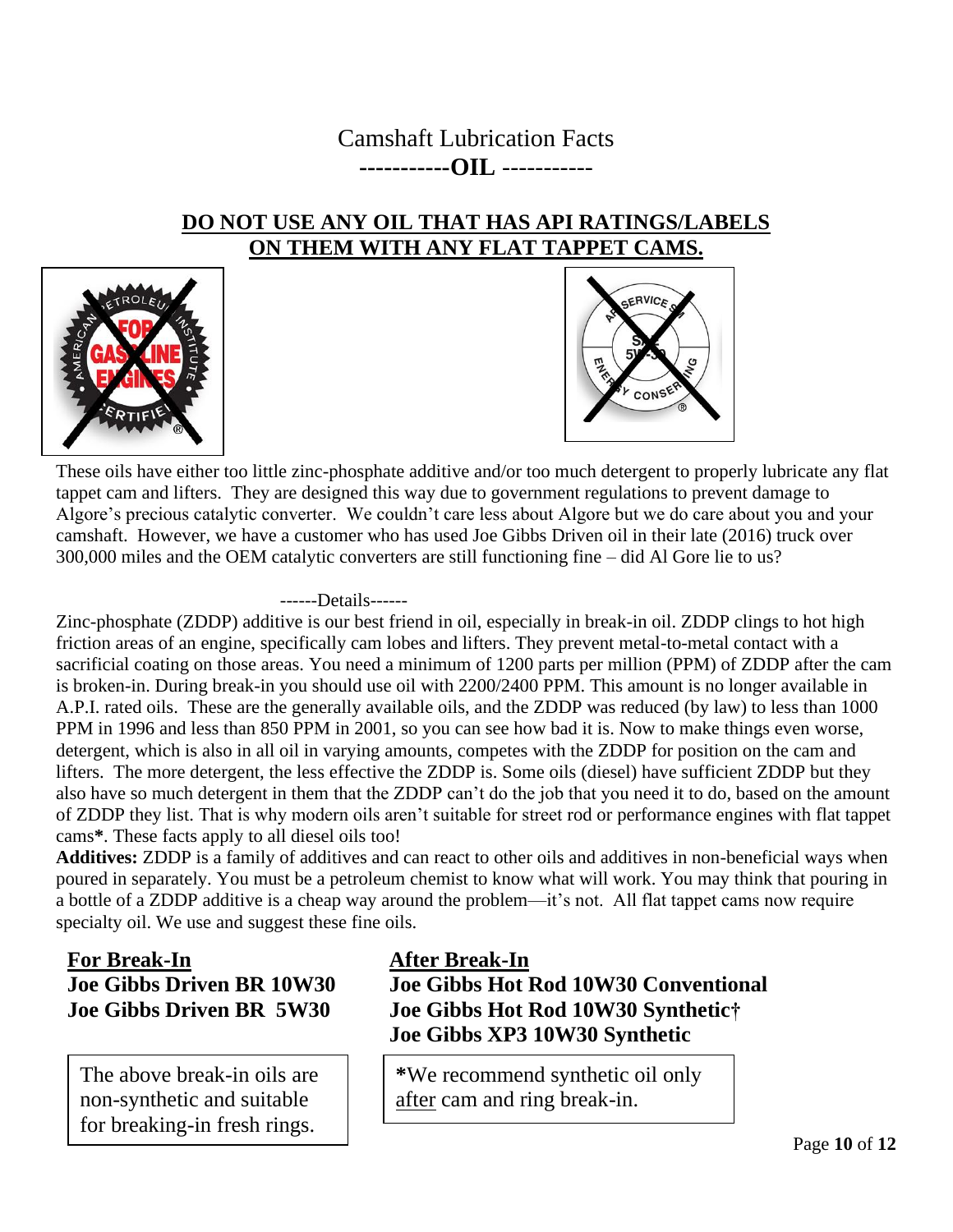\*As an example of detergent-to-ZDDP ratios, API rated oils may have 4 parts detergents to 1 part ZDDP ratio where Joe Gibbs Driven Break-In is about 1 part detergent to 6 parts ZDDP, over 20 times better!

For further information on oil please refer to our Tech Articles on our website. Engine Oils--- Article #203



(309)745-9558 or email [information@hughesengines.com](mailto:information@hughesengines.com)